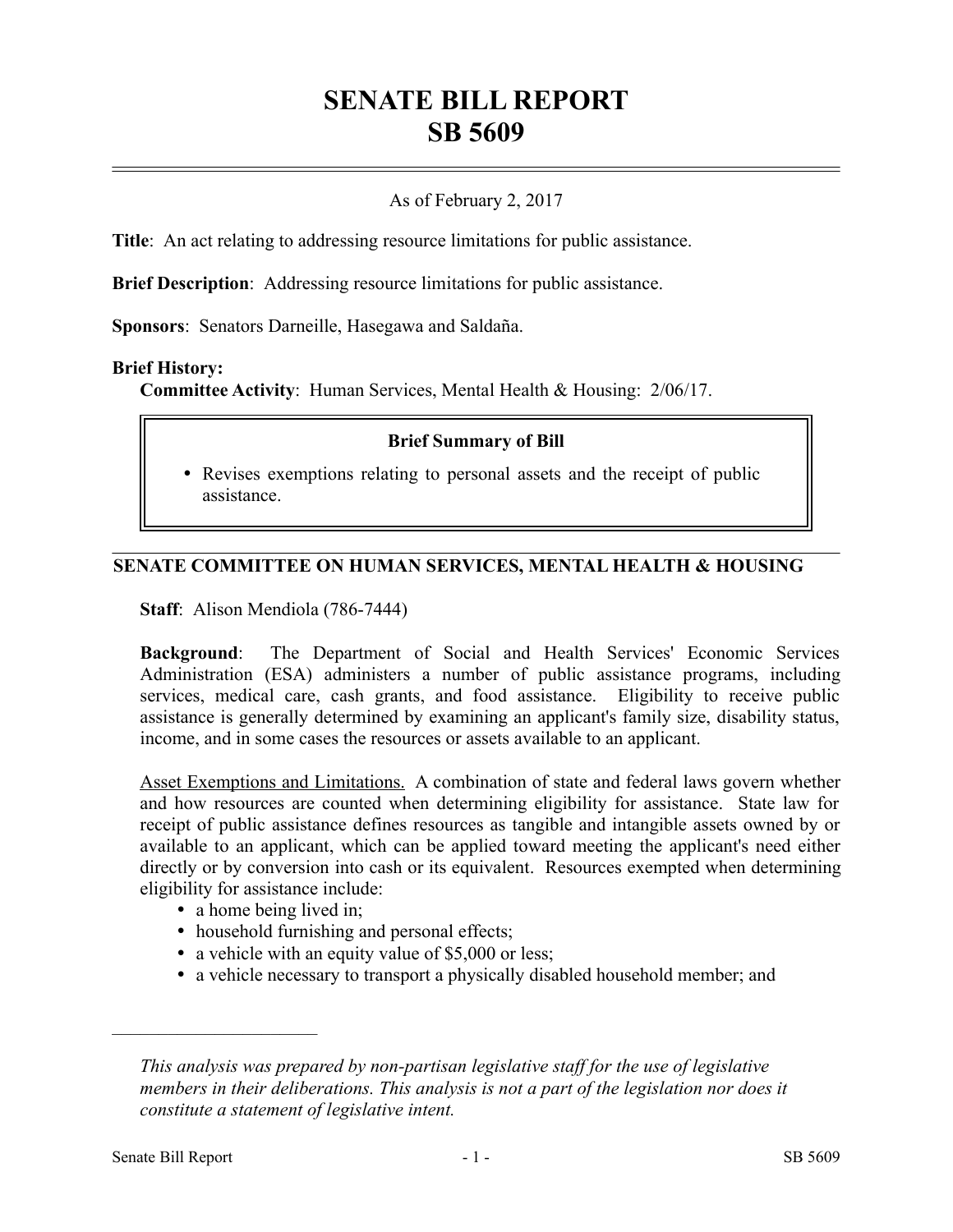• all other resources not to exceed \$1,000—or for recipients of Temporary Assistance for Needy Families (TANF), up to \$3,000 in combined savings accounts.

In addition to these expressly exempted resources, the ESA may exempt additional resources or income necessary to restore the applicant to independence, reduce the need for public assistance, or aid in rehabilitating the applicant or a dependent of the applicant.

If an applicant for public assistance possesses or has access to resources in excess of the ceiling value of exempted resources, as determined by law or rule, the excess value is counted when determining the applicant's need for assistance. The applicant's non-exempt resources may make the applicant ineligible to receive assistance.

States' Authority and Variability Regarding Resource Limits. States have authority to determine some policies related to families receiving public assistance. For TANF, states can eliminate asset limits altogether. Eight states, namely Alabama, Colorado, Hawaii, Illinois, Louisiana, Maryland, Ohio and Virginia, have eliminated all asset limits for TANF recipients.

**Summary of Bill:** The category of exempt resources for purposes of determining eligibility for public assistance is amended as follows:

- all motor vehicles are exempt, regardless of the equity value; and
- all other resources not to exceed \$1,000 is changed to \$6,000.

Language allowing TANF recipients to exempt savings accounts with combined balances of up to an additional \$3,000 is eliminated.

## **Appropriation**: None.

**Fiscal Note**: Requested on January 31, 2017.

## **Creates Committee/Commission/Task Force that includes Legislative members**: No.

**Effective Date**: Ninety days after adjournment of session in which bill is passed.

**Staff Summary of Public Testimony**: PRO: Similar to what has been done in other states, the Governor's budget eliminates asset limits. This bill provides incremental change by eliminating the car asset limit and increasing the total assets an applicant/recipient can have. People have a short-term problem and need to divest of their assets creating a long-term problem. For example, a person might be fleeing a domestic violence situation but currently if her car is worth \$5,000 or more, she wouldn't qualify for any benefits—if she otherwise met all the other requirements. Twenty-four states exclude vehicles from having an asset limit. Eliminating the cap on a car would allow people to be on public assistance for even less time. To qualify for WorkFirst, you can only make \$1,042 a month but you need to work and have reliable transportation. The car asset limit was put into place in 1996 and it has not been adjusted since then. If you adjust the \$5,000 for inflation, that would be \$7,500 today. These programs are a safety net but asset limits can make people fall to the floor first to qualify for assistance.